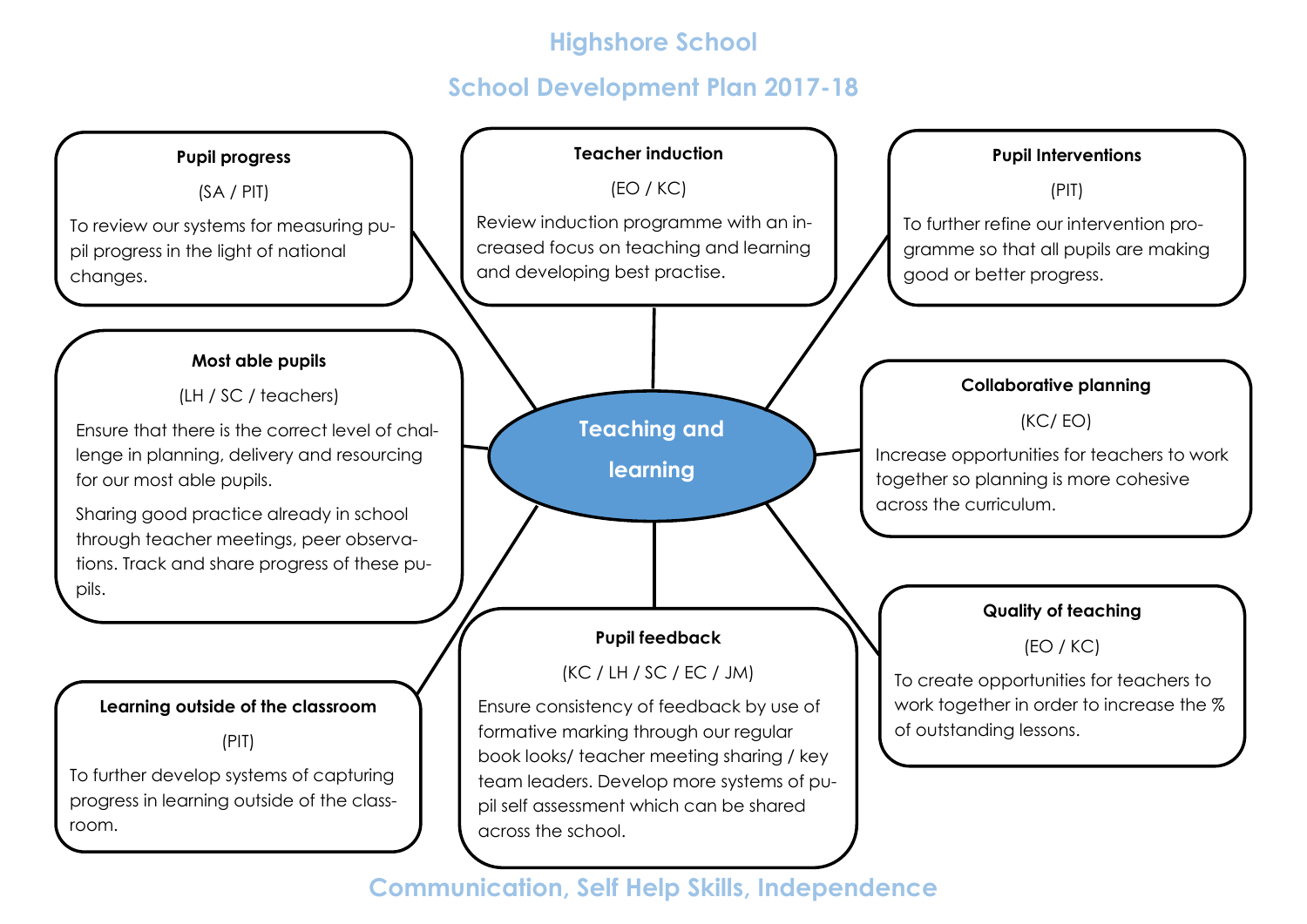### **School Development Plan 2017-18**

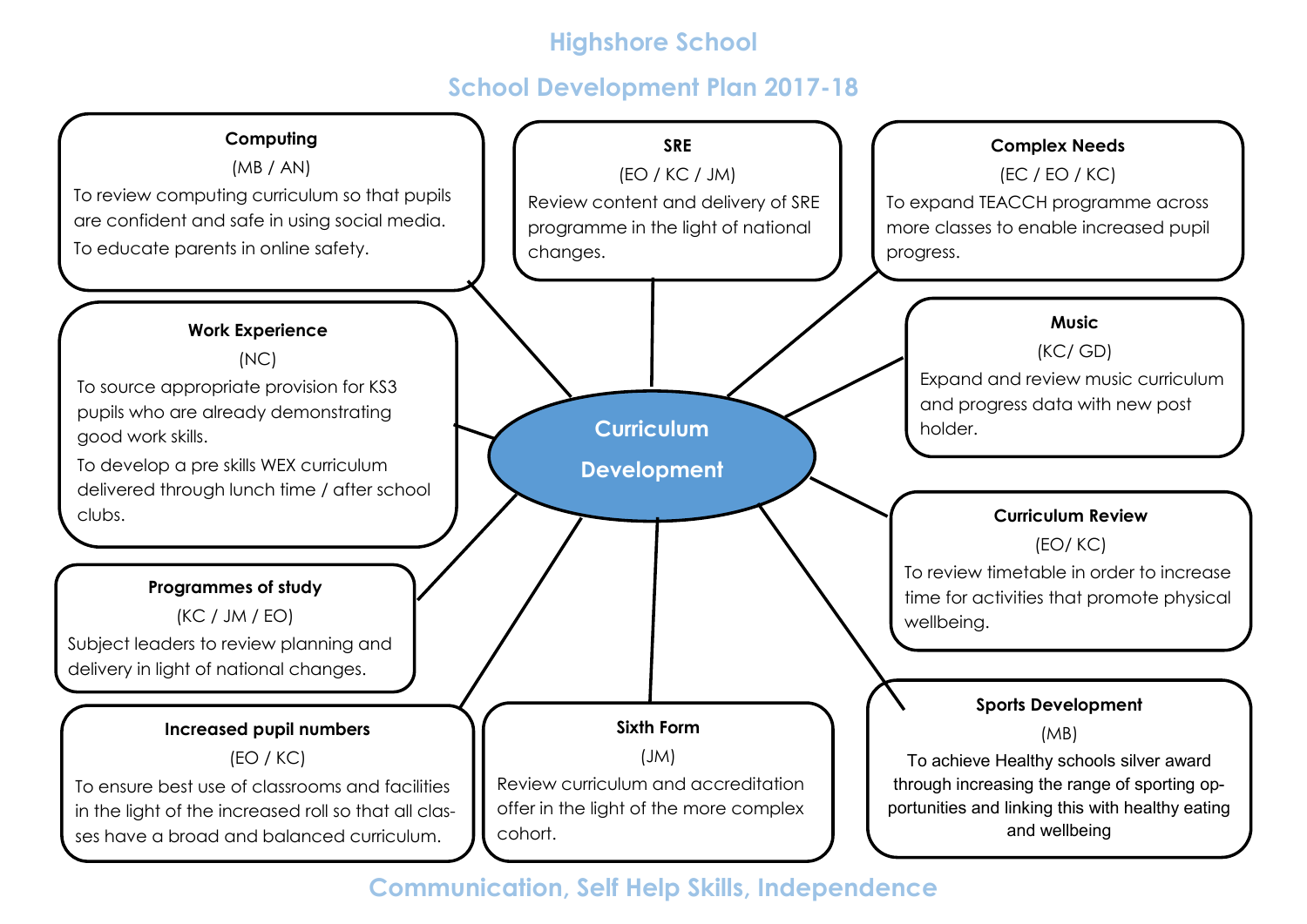### **School Development Plan 2017-18**

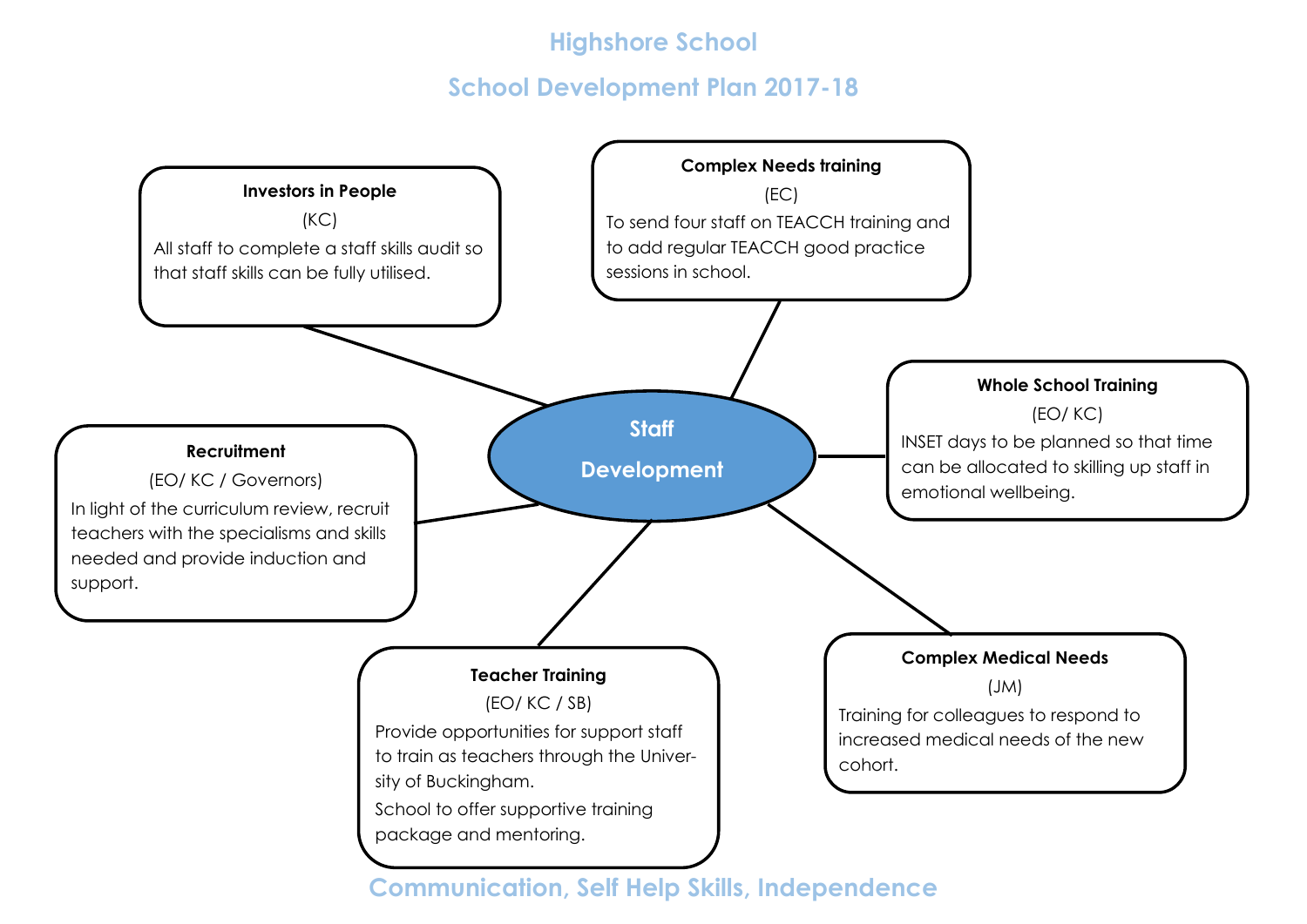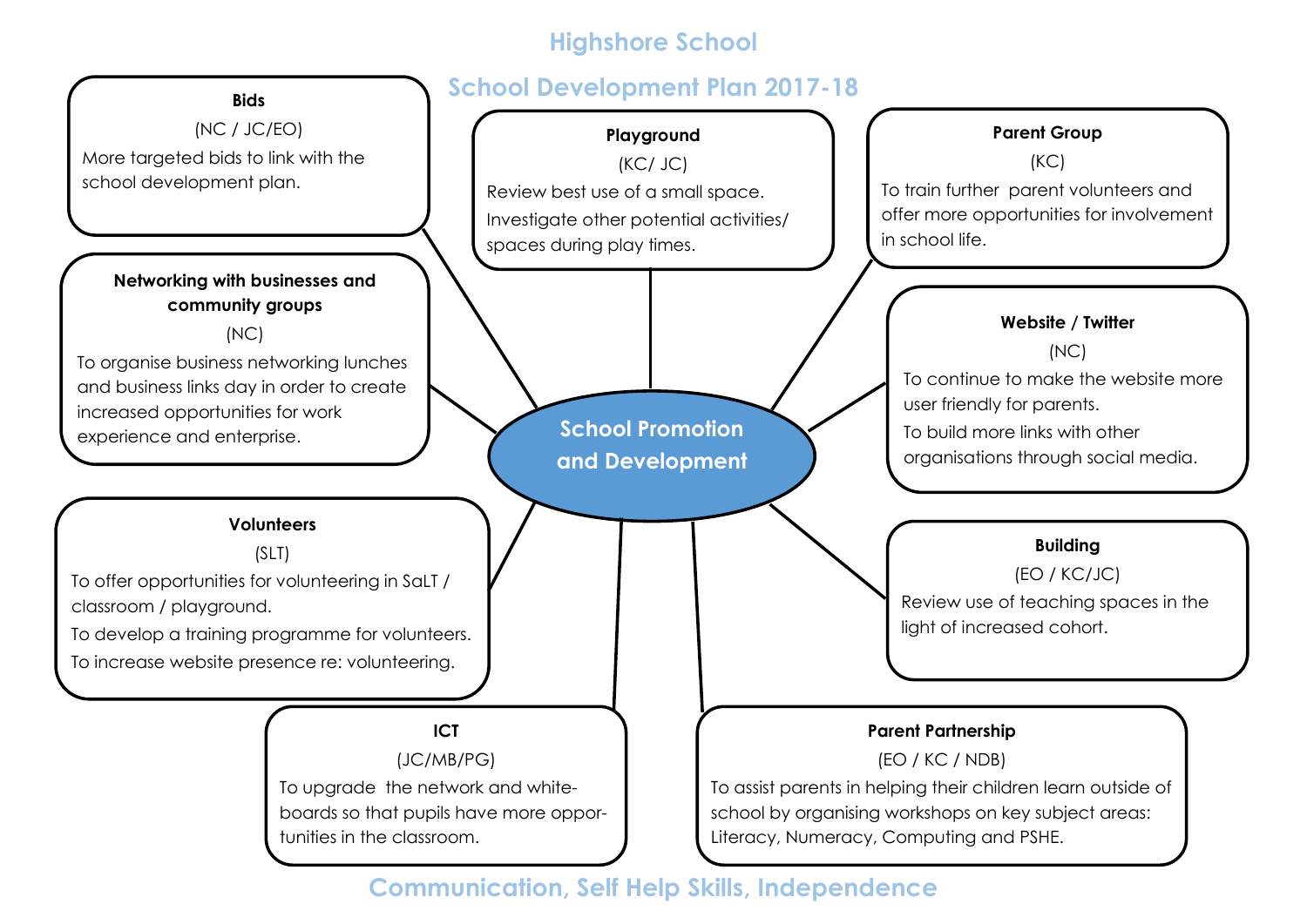### **School Development Plan 2017-18**